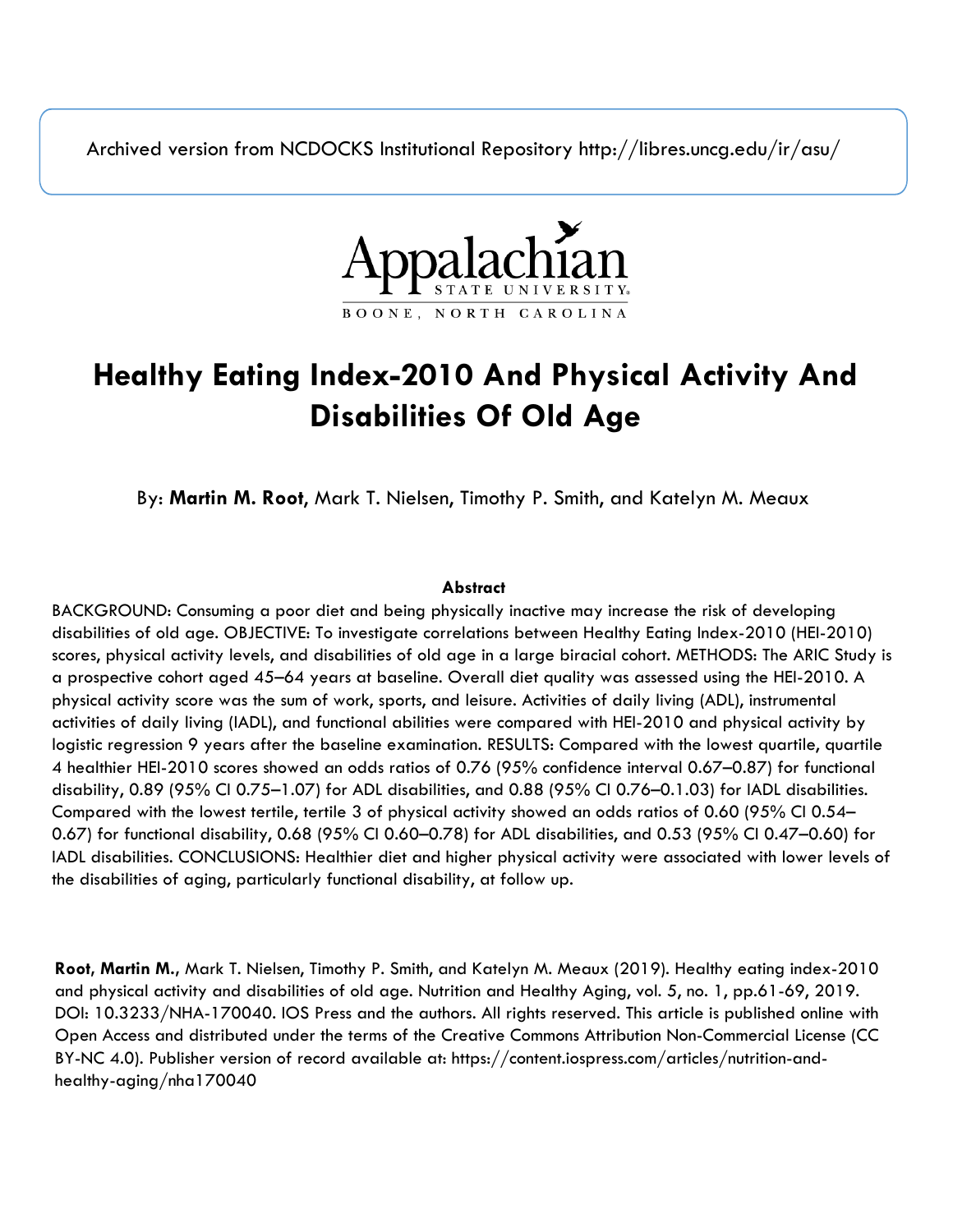# Healthy eating index-2010 and physical activity and disabilities of old age

Martin M. Root\*, Mark T. Nielsen, Timothy P. Smith and Katelyn M. Meaux *Department of Nutrition and Health Care Management, Appalachian State University, Boone, NC, USA*

#### **Abstract**.

**BACKGROUND:** Consuming a poor diet and being physically inactive may increase the risk of developing disabilities of old age.

**OBJECTIVE:** To investigate correlations between Healthy Eating Index-2010 (HEI-2010) scores, physical activity levels, and disabilities of old age in a large biracial cohort.

**METHODS:** The ARIC Study is a prospective cohort aged 45–64 years at baseline. Overall diet quality was assessed using the HEI-2010. A physical activity score was the sum of work, sports, and leisure. Activities of daily living (ADL), instrumental activities of daily living (IADL), and functional abilities were compared with HEI-2010 and physical activity by logistic regression 9 years after the baseline examination.

**RESULTS:** Compared with the lowest quartile, quartile 4 healthier HEI-2010 scores showed an odds ratios of 0.76 (95% confidence interval 0.67–0.87) for functional disability, 0.89 (95% CI 0.75–1.07) for ADL disabilities, and 0.88 (95% CI 0.76–0.1.03) for IADL disabilities. Compared with the lowest tertile, tertile 3 of physical activity showed an odds ratios of 0.60 (95% CI 0.54–0.67) for functional disability, 0.68 (95% CI 0.60–0.78) for ADL disabilities, and 0.53 (95% CI 0.47–0.60) for IADL disabilities.

**CONCLUSIONS:** Healthier diet and higher physical activity were associated with lower levels of the disabilities of aging, particularly functional disability, at follow up.

Keywords: Healthy diet, exercise, activities of daily living, aging

# **1. Introduction**

Americans aged 65 years and older are the fastest growing segment of the US population. Since 1900, the percentage of this age group has more than tripled when compared to the total population [1]. In addition, the elderly are living longer than ever; persons living to age 65 have an average life expectancy of 18.8 more years, up from 14.7 years in 1950. Unfortunately, physical and cognitive function typically decreases in older age. These functions may be assessed as activities of daily living (ADLs) and instrumental activities of daily living (IADLs). ADLs include daily self-care activities, while IADLs are those activities that go beyond basic functioning and allow individuals to live independently [2].

Maintaining independence, specifically independence in physical functioning, was one of the most commonly referenced factors when adults aged 90–95 years were asked to define "successful aging" [3]. Individuals with low physical functionality scores, similar to ADLs, have a significantly higher risk of all-cause mortality, and are more likely to be hospitalized [4]. In a nationwide study related to healthcare, individuals with limitations in ADLs and IADLs utilized outpatient services, emergency services, and in-patient services more often than those without limitations. Patients in the same study, specifically those with moderate to severe IADL limitations, could expect to spend two to three times as much money on total medical services [5]. Hardy et al. also showed that those who reported difficulty walking ¼ mile paid \$2,773 more in average total healthcare expenditures annually. The collateral economic costs associated with this type of limited mobility total over \$42 billion, and over 2 million

<sup>∗</sup>Corresponding author: Martin M. Root, ASU Box 32168, Boone, NC 28608, USA. Tel.: +1 828 262 2064; Fax: +1 828 262 8626; E-mail: [rootmm@appstate.edu](mailto:rootmm@appstate.edu).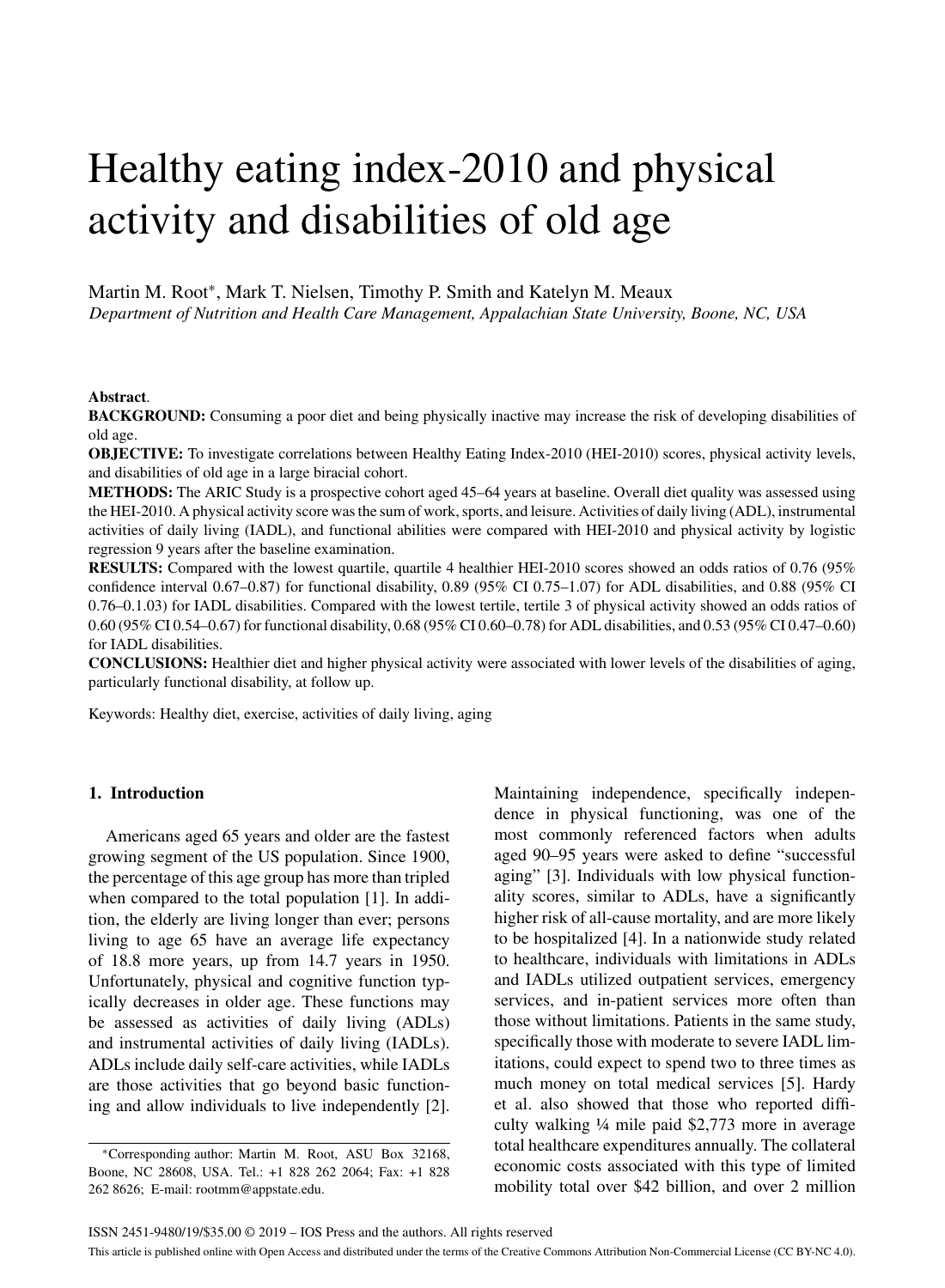additional hospitalizations [6]. While little may be possible to prevent these costs or reverse these disabilities once in place, preventive measures taken years and decades prior to onset have long been recognized as successful and cost effective.

Key factors leading to decreased functional abilities, ADLs, and IADLs have been investigated. Martin and Schoeni found that those with higher levels of education typically experience lower rates of disabilities, while those with increased obesity often experience higher rates of physical disabilities [7]. Seeman et al. showed that overweight and obese individuals displayed greater increases in reported IADL disabilities than those in the normal weight category [8]. This same study also found that non-Hispanic Blacks, aged 60 to 69 years, reported significantly greater increases in ADL disabilities than non-Hispanic Whites. Factors such as low grip strength, low walking speed, and low physical activity throughout one's life have also been identified as strong predictors of ADL disabilities later in life [9]. In a recent meta-analysis, Tak et al. summarized physical activity studies examining the subsequent ADL disability. They found a consistently lower risk of ADL disability among those with higher initial physical activity levels [10].

Diet also has been shown to play a crucial role in prevention of physical disabilities, as well as lower rates of ADL and IADL- related disabilities. Based on the ARIC study of Blacks and Whites, Houston et al. found that higher vegetable, fruit, and dairy intakes were inversely associated with functional disability development [11]. Similarly, Kim et al. found that subjects following a Modified Traditional Korean diet, characterized by high consumption of fruits, dairy, and legumes, experienced a lower likelihood of ADL disability ( $OR = 0.17$ , 95% confidence interval [CI]: 0.05–0.56) [12]. Another similar study found the Mediterranean Diet (dense in vegetables, fruits, legumes, cereals, and fish) corresponded with decreased ADL and IADL disabilities [13]. This indicates that a healthy diet, rich in fruits, vegetables, and legumes, and even modest physical exercise may significantly alter outcomes related to improved aging outcomes, quality of life, and medical cost outcomes.

Updated every five years, the Healthy Eating Index (HEI) is a measure of diet quality derived from the recommendations of the *Dietary Guidelines for Americans*. In the past, the HEI has been applied to the evaluation of diet quality in subjects with diabetes [14], in cardiovascular risk [15], and in lung function

in humans [16]; HEI-2005 scores have even been used to relate diet to symptoms of depression [17]. Xu et al. found that the odds of experiencing IADL disability, poor lower extremity mobility, and general physical activity disabilities were significantly lower in subjects who met the recommendations for HEI-2005 total fruit/whole fruit scores, compared with those who did not [18].

Limited research has been done to investigate the relationship between overall dietary quality, physical activity, and the prospective development of functional disabilities in old age. The ARIC study is a large prospective, bi-racial, middle-aged cohort. The objective of this research was to confirm a positive association between baseline HEI-2010 scores and physical activity scores and the development of positive functional outcomes at a nine-year followup as measured by ADL, IADL, and functional abilities.

# **2. Methods**

# *2.1. Subjects*

This manuscript was prepared using Atherosclerosis Risk in Communities (ARIC) Research Materials obtained from the National Heart Lung Blood Institute (NHLBI) Biologic Specimen and Data Repository Information Coordinating Center and does not necessarily reflect the opinions or views of the ARIC research groups or the NHLBI. The Institutional Review Board of Appalachian State University approved the acquisition and use of this dataset. The ARIC study is a large biracial, prospective cohort that aimed to investigate atherosclerosis and cardiovascular disease in four US communities [19]. Baseline data from 1987 through 1989 were available for 14,950 subjects. Subjects between the ages of 45 to 64 years were evaluated at 3-year intervals for four visits: 1987–1989, 1990–1992, 1993–1995, and 1996–1998.

Subjects who were identified during the initial physical examination as needing a wheel chair, using a cane, walking with an abnormal gait, having noticeable arm weakness, or having noticeable balance issues were excluded from the study. (Rhomberg test). Subjects who identified themselves as experiencing a prior stroke or heart failure, declared themselves to be in poor health, or identified themselves with chronic obstructive pulmonary disease were also excluded from the study. See Fig. 1.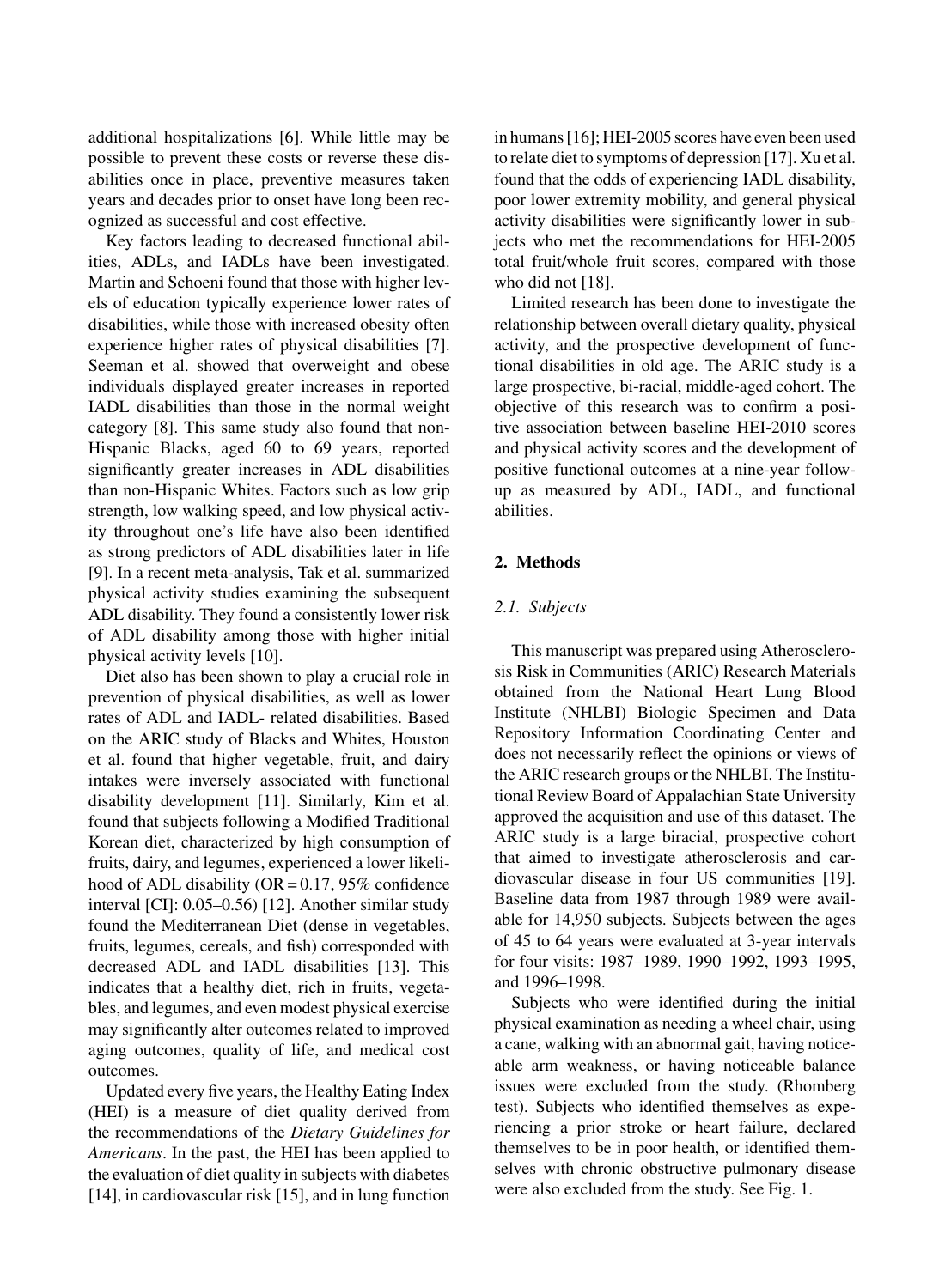

Fig. 1. Creation of the final study cohort.

# *2.2. Functional limitations and disability*

Functional limitations and disabilities were grouped into three categories: activities of daily living (ADLs), instrumental activities of daily living (IADLs), and functional abilities. ADLs are considered the most essential of daily activities. These include getting dressed, walking from one room to another on the same floor, getting into and out of bed, holding a fork and cutting food, and drinking from a glass [20]. IADLs include completing chores around one's home, managing money, and preparing meals [2, 21]. Functional ability tasks are the most physically demanding of the three categories. These include walking a quarter of a mile (400 m), standing from an armless chair, kneeling or stooping, and lifting and carrying a 10-pound (4.5 kg) load [21, 22].

During visit 4, 9 years after the initial visit, these abilities were evaluated by the Physical Ability Questionnaire containing 12 items grouped into the three categories above. In the questionnaire, subjects indicated the level of difficulty in completing tasks. Abilities were divided into a no impairment category (experiences no difficulty completing task) and an impaired category (including three stages: some difficulty, much difficulty, or unable to do). If any of the variables within each category were rated as impaired, then the subject was considered impaired for that category. This created 3 dichotomous variables for these abilities.

# *2.3. Dietary analysis*

Participants were interviewed about their typical dietary intakes over the past year with a revised version of the semi-quantitative food frequency questionnaire validated by Willet et al. in the Nurses' Health Study [23]. Based on these results, nutrient composition of subjects' diets were calculated using the consumption frequency of each food, as well as its nutrient composition from the US Department of Agriculture Nutrient Composition Table [24, 25].

The Healthy Eating Index-2010 is a scoring method used to measure adherence to the *Dietary Guidelines for Americans* in 2010 [26, 27]. For this study, the HEI-2010 scoring was calculated using data from the ARIC food frequency questionnaire and nutrient derived data sets. A minor change was required in calculating the fatty acid HEI component score to make up for differences seen between optimal data required for the HEI-2010 and available data gathered from the ARIC food frequency questionnaire. The component score was calculated using vegetable oil (grams per day) from the nutrient data rather than the sum of mono and poly unsaturated fatty acids. The HEI-2010 was assessed by way of quartiles from lowest to highest. Higher scores are healthier.

#### *2.4. Physical activity and other measures*

Physical activity in ARIC was assessed according to a modified version of the Baecke survey [28]. Slight modifications were made to accommodate updates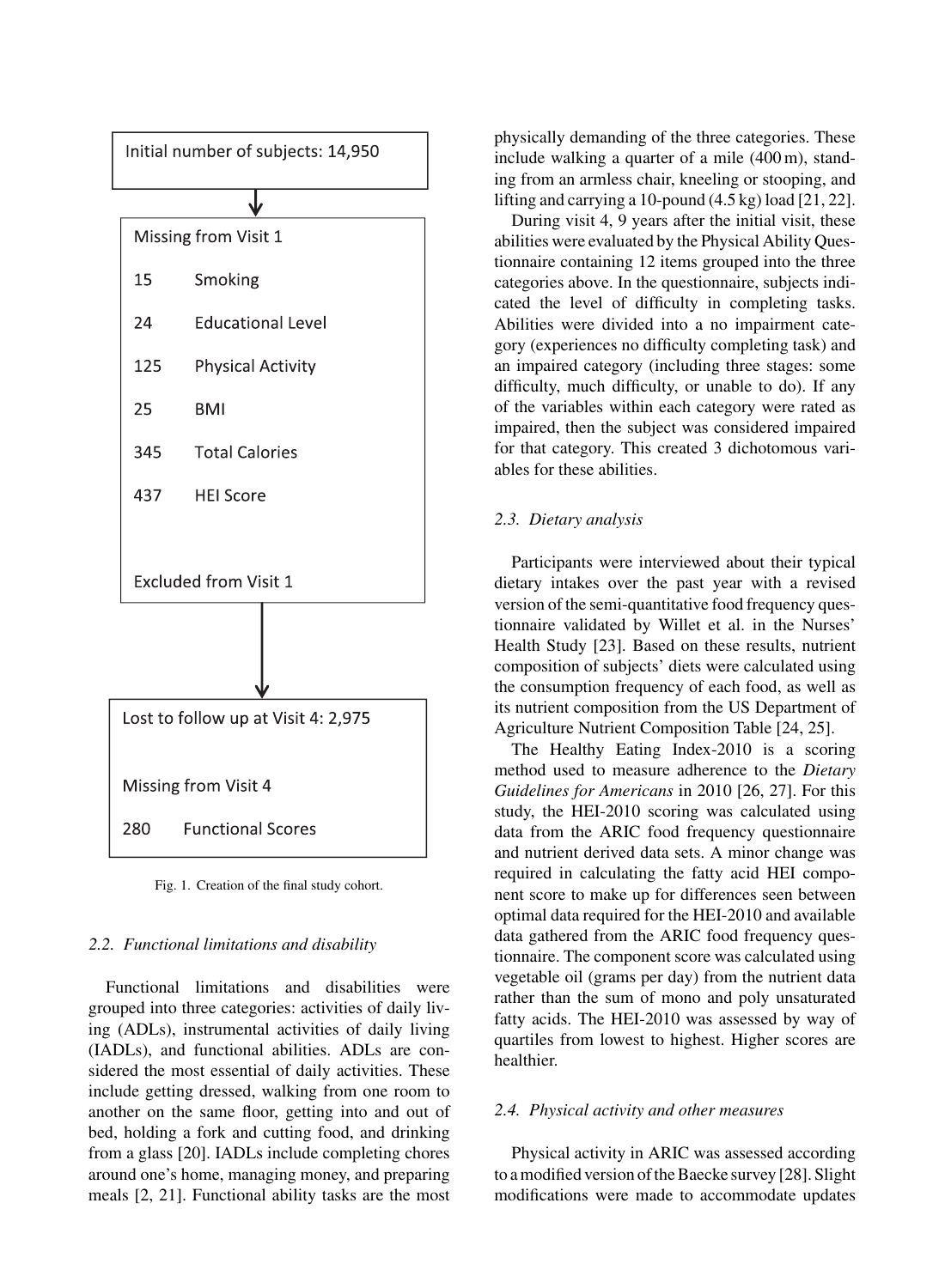and to broaden some questions [29]. The results of the questionnaire were reduced to 3 scores (1–5) for level of physical activity at work, during sports, and at leisure. Reliability (test-retest) over 6 years in the ARIC cohort ranged from  $r = 0.44$  to 0.53 [29]. Validity when comparing the sum of the 3 Baecke scores with doubly labelled water-assessed physical activity was  $r = 0.69$  [30]. For this analysis, these 3 scores were combined for a summed score of physical activity (1–15). Tertiles were then created from lowest to highest. A combined Baecke or Baecke-like score has been used in assessing overall physical activity in previous analyses [31–35]. Combining the work index with the more commonly used sport index is more inclusive of the type of physical activity experienced by Blacks and those with lower educational achievement in this cohort.

Height and weight were measured in the clinic at baseline and body mass index (BMI) was calculated. Interviewers also collected information related to multiple covariates such as age, sex, ethnicity, smoking habits, and level of education. Current diagnoses of coronary heart disease, heart failure, diabetes, and hypertension were also assessed during the interviews at visit 1.

# *2.5. Statistical analysis*

Statistics were performed with SPSS v. 22. Comparisons between subject characteristics across quartiles of HEI-2010 were performed with chisquare for nominal variables and ANOVA for continuous variables. Multivariate logistic regression was performed with the 3 measures of disability of old age as dichotomous outcomes. A simple model included only age (as a continuous variable), sex, and ethnicity (Black or non-Black) as independent variables. Multivariate model #1 used in this analysis also included BMI, education (3 levels: less than high school degree, high school degree and vocational, college degree and more), total calories per day, and current smoking status (current smoker or not). Multivariate model #2 also included the physical activity tertiles. The relation between the physical activity score tertiles and the disabilities of old age was assessed with the same multivariate models as above. Interactions between key independent variables and HEI quartiles were determined. P-trends was estimated from the ordered relationships of the odds ratios of disabilities across the quantiles of HEI-2010 and physical activity. Sensitivity analysis was

performed by repeating the primary analyses of HEI-2010 and physical activity while eliminating key subgroups with pre-existing disease conditions. In a separate analysis, initially excluded subjects with a prior stroke, heart failure, poor health, or chronic obstructive pulmonary disease were returned to the cohort for sensitivity analysis.

# **3. Results**

Figure 1 shows the selection process for subjects in the study. Given the number of missing values and the number excluded, there were a total of 12,343 subjects available for analysis from visit 1. However, 2,975 were lost to follow up at visit 4 (9 years later) and 280 were missing information on functional abilities. This left 9,088 for the subsequent analyses.

Table 1 shows the characteristics of study subjects by quartiles of HEI-2010 in the ARIC study cohort from visit 1 including the covariates used in the later analyses. All parameters were significantly different across quartiles of HEI score. The change across quartiles was particularly notable for sex, current smokers, and education level.

At visit 4 there were 1,121 cases of ADL disabilities (12% of the study population), 1,482 cases of IADL disabilities (17%) and 4,277 cases of functional disability (47%). In Table 2, the age-sex-ethnicity adjusted Simple models for ADL and IADL significantly decreased across quartiles of HEI-2010; this effect became attenuated, but retained statistical significance in model 1. When additionally controlling for physical activity, the relationship of HEI-2010 and ADL and IADL become non-significant. However, the risk of functional disability remained substantially lower at higher quartiles of HEI-2010 across all 3 models.

The risk of the three disabilities of old age decreased considerably with level of initial physical activity (see Table 3). These were all improved about a third or better across the tertiles of combined physical activity even after controlling for the effect of HEI-2010. There was no significant interaction between HEI-2010 and physical activity.

For sensitivity testing, analysis subjects with coronary heart disease, hypertension, or diabetes at visit 1 were removed from the study one condition at a time. No significant changes were found in the primary results of HEI-2010 or physical activity. Adding back subjects with poor health or disabling chronic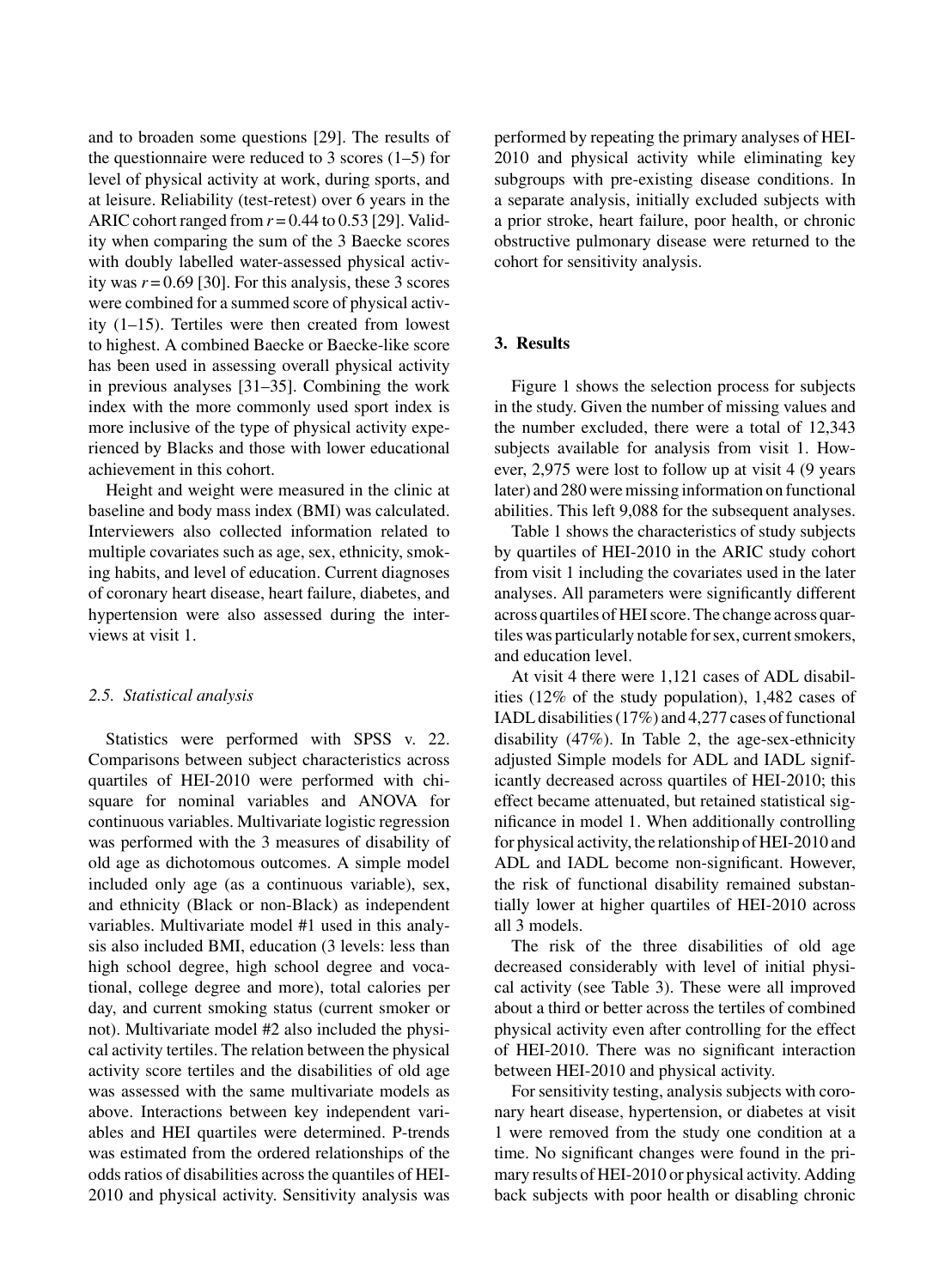| Variable                     |                | Ouartile of HEI-2010 |                |                |                |         |
|------------------------------|----------------|----------------------|----------------|----------------|----------------|---------|
|                              | $1 - 4$        |                      |                | 3              | 4              |         |
| N                            | 9088           | 2272                 | 2272           | 2272           | 2272           |         |
| <b>HEI</b> Score             | 61             | 47                   | 58             | 66             | 77             |         |
| (median & range)             | $(22 - 95)$    | $(22 - 51)$          | $(51-61)$      | $(61 - 70)$    | $(70-95)$      |         |
| Black $(\% )$                | 19             | 19                   | 21             | 18             | 16             | 0.001   |
| Female $(\% )$               | 56             | 35                   | 49             | 61             | 71             | < 0.001 |
| Age (years)                  | $53.8 \pm 5.6$ | $52.7 \pm 5.5$       | $53.6 \pm 5.5$ | $54 \pm 5.7$   | $55 \pm 5.8$   | < 0.001 |
| Current Smoker (%)           | 20             | 31                   | 23             | 17             | 12             | < 0.001 |
| Total Energy (Kcal)          | $1624 \pm 596$ | $1947 \pm 656$       | $1718 \pm 568$ | $1533 \pm 517$ | $1294 \pm 425$ | < 0.001 |
| Total Energy (kJ)            |                | $465 \pm 157$        | $411 \pm 136$  | $366 \pm 124$  | $309 \pm 102$  | < 0.001 |
| BMI (kg/m <sup>2</sup> )     | $27.4 \pm 5.0$ | $27.4 \pm 4.9$       | $27.3 \pm 4.9$ | $27.4 \pm 5.3$ | $26.9 \pm 5.2$ | < 0.001 |
| Education (% $\geq$ college) | 41             | 31                   | 41             | 44             | 47             | < 0.001 |
| <b>Activity Level score</b>  | $7.1 \pm 1.4$  | $7.0 \pm 1.3$        | $7.1 \pm 1.4$  | $7.2 \pm 1.4$  | $7.3 \pm 1.4$  | < 0.001 |

Table 1 Characteristics of study subjects by quartiles of HEI-2010 in ARIC study cohort

Discrete variables were compared by Chi-Square. Continuous variables were compared by ANOVA.

Table 2 Characteristics of study subjects by tertiles of physical activity score in ARIC study cohort

| Variable                     |                    | Tertiles of physical activity score |                   |                      |         |  |
|------------------------------|--------------------|-------------------------------------|-------------------|----------------------|---------|--|
|                              | $1 - 3$            |                                     |                   | 3                    |         |  |
| N                            | 9088               | 2771                                | 3172              | 3145                 |         |  |
| Activity Level score (median | $7.13(3.00-13.75)$ | $5.75(3.00 - 6.38)$                 | $7.00(6.50-7.63)$ | $8.50(7.75 - 13.75)$ |         |  |
| $&$ range)                   |                    |                                     |                   |                      |         |  |
| Black $(\% )$                | 19                 | 26                                  | 19                | 13                   | < 0.001 |  |
| Female $(\% )$               | 56                 | 67                                  | 56                | 46                   | < 0.001 |  |
| Age (years)                  | $53.8 \pm 5.6$     | $52.7 \pm 5.5$                      | $53.6 \pm 5.5$    | $54 \pm 5.7$         | < 0.001 |  |
| Current Smoker (%)           | 20                 | 22                                  | 20                | 18                   | < 0.001 |  |
| Total Energy (Kcal)          | $1624 \pm 596$     | $1575 \pm 580$                      | $1610 \pm 584$    | $1682 \pm 617$       | < 0.001 |  |
| Total Energy (kJ)            | $388 \pm 142$      | $376 \pm 139$                       | $385 \pm 140$     | $402 \pm 147$        | < 0.001 |  |
| BMI $(kg/m^2)$               | $27.4 \pm 5.0$     | $27.9 \pm 5.4$                      | $27.4 \pm 5.0$    | $28.8 \pm 4.5$       | < 0.001 |  |
| Education (% $\geq$ college) | 41                 | 31                                  | 41                | 44                   | < 0.001 |  |
| HEI 2010 Score               | $60 \pm 13$        | $59 \pm 13$                         | $60 \pm 13$       | $62 \pm 13$          | < 0.001 |  |

Discrete variables were compared by Chi-Square. Continuous variables were compared by ANOVA.

Table 3

# Odds ratios of disabilities of old age by quartiles of HEI-2010 in the ARIC cohort

| Disability | Disability<br>(percent) | Model          | Quartiles of HEI-2010 |                       |                         |                         |            |
|------------|-------------------------|----------------|-----------------------|-----------------------|-------------------------|-------------------------|------------|
|            |                         |                |                       | $\overline{c}$        | 3                       | 4                       | $P$ -value |
| Functional | 47                      | Simple         | 1.00                  | $0.81(0.72-0.92)$ *** | $0.68(0.60-0.78)$ ***   | $0.58(0.52-0.66)$ ***   | < 0.001    |
|            |                         | Multivariate 1 | 1.00                  | $0.87(0.77-0.98)^*$   | $0.75(0.66 - 0.76)$ *** | $0.70(0.62 - 0.80)$ *** | < 0.001    |
|            |                         | Multivariate 2 | 1.00                  | $0.89(0.79-1.00)$     | $0.78(0.68 - 0.89)$ *** | $0.76(0.67-0.87)$ ***   | 0.001      |
| ADL        | 12                      | Simple         | 1.00                  | $0.79(0.67-0.94)$ **  | $0.78(0.65 - 0.91)$ **  | $0.67(0.57-0.78)$ ***   | < 0.001    |
|            |                         | Multivariate 1 | 1.00                  | $0.86(0.74 - 1.01)$   | $0.89(0.76-1.06)$       | $0.84(0.71-1.00)^*$     | 0.013      |
|            |                         | Multivariate 2 | 1.00                  | $0.89(0.76 - 1.04)$   | $0.91(0.77-1.10)$       | $0.89(0.75-1.07)$       | 0.057      |
| IADL       | 17                      | Simple         | 1.00                  | $0.81(0.70-0.93)$ **  | $0.72(0.62 - 0.84)$ *** | $0.65(0.56-0.73)$ ***   | < 0.001    |
|            |                         | Multivariate 1 | 1.00                  | $0.88(0.77-1.02)$     | $0.82(0.72 - 0.95)$ **  | $0.79(0.68 - 0.92)$ **  | 0.012      |
|            |                         | Multivariate 2 | 1.00                  | $0.92(0.80-1.05)$     | $0.87(0.75-1.02)$       | $0.88(0.76 - 1.03)$     | 0.170      |

Simple logistic model covariates are age, sex, and ethnicity (Black or non-Black). Multivariate 1 model covariates are simple covariates and BMI, education (3 levels), total calories per day, and current smoking status (current smoker or not). Multivariate 2 model includes the Multivariate 1 variables and quartiles of physical activity. ∗*p* < 0.05, ∗∗*p* < 0.01, ∗∗∗*p* < 0.001 when compared to Quartile 1.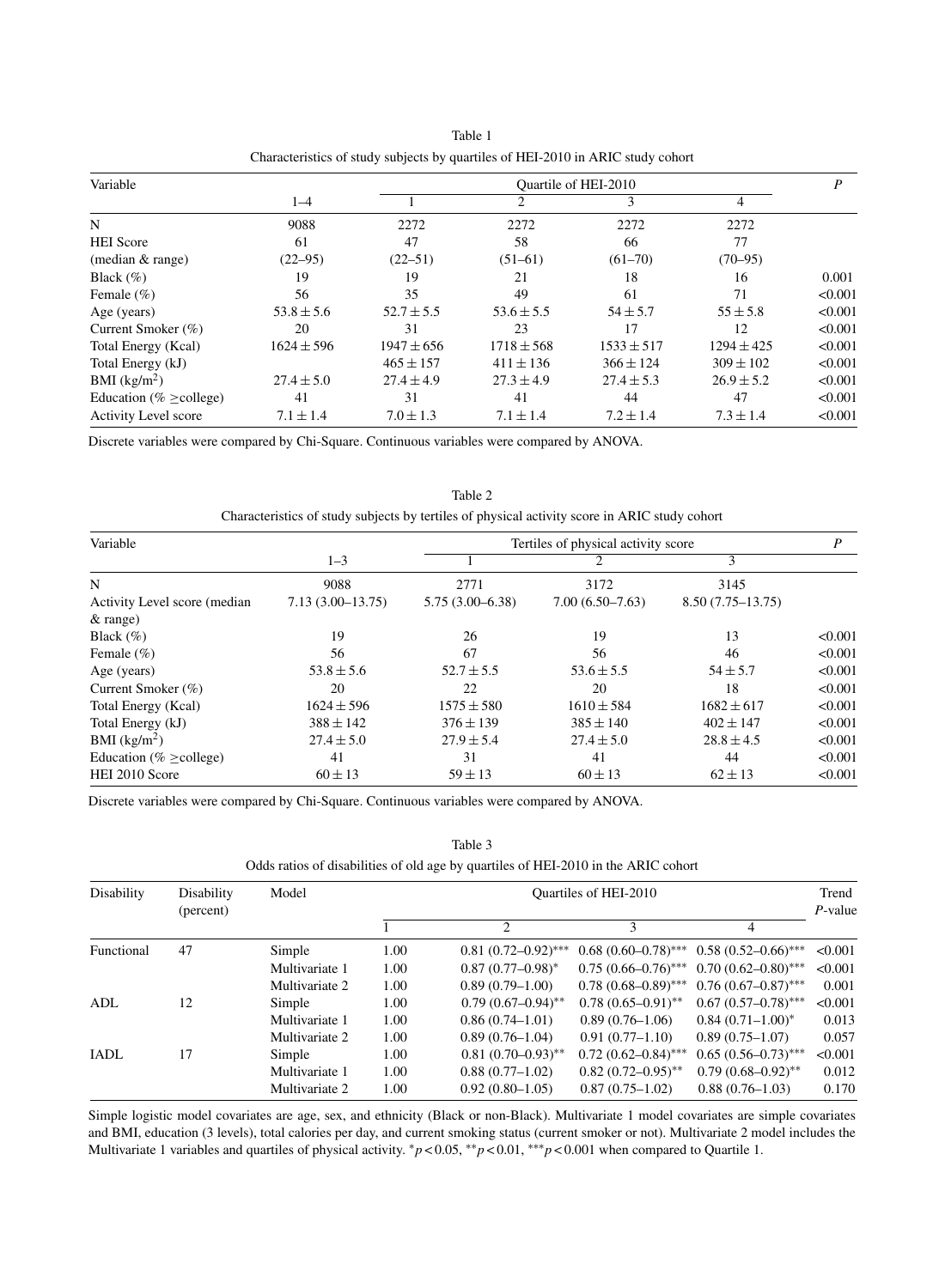| Disability | Model          | Tertiles of Physical Activity |                                  |                         |         |
|------------|----------------|-------------------------------|----------------------------------|-------------------------|---------|
|            |                |                               | $\mathfrak{D}$                   | 3                       |         |
| Functional | simple         | 1.00                          | $0.70(0.64 - 0.77)$ ***          | $0.56(0.50-0.61)$ ***   | < 0.001 |
|            | Multivariate 1 | 1.00                          | $0.72(0.65 - 0.80)$ ***          | $0.59(0.53 - 0.66)$ *** | < 0.001 |
|            | Multivariate 2 | 1.00                          | $0.73(0.65 - 0.80)$ ***          | $0.60(0.54 - 0.67)$ *** | < 0.001 |
| ADL        | simple         | 1.00                          | $0.65(0.57-0.74)$ ***            | $0.63(0.56 - 0.72)$ *** | < 0.001 |
|            | Multivariate 1 | 1.00                          | $0.67(0.59 - 0.80)$ ***          | $0.68(0.59 - 0.77)$ *** | 0.002   |
|            | Multivariate 2 | 1.00                          | $0.66(0.59-0.76)$ ***            | $0.68(0.60 - 0.78)$ *** | < 0.001 |
| IADL       | simple         | 1.00                          | $0.62(0.56-0.69)$ ***            | $0.50(0.45-0.56)$ ***   | < 0.001 |
|            | Multivariate 1 | 1.00                          | $0.64(0.57-0.72)$ <sup>***</sup> | $0.53(0.47-0.59)$ ***   | < 0.001 |
|            | Multivariate 2 | 1.00                          | $0.64(0.57-0.72)$ ***            | $0.53(0.47-0.60)$ ***   | < 0.001 |

Table 4 Odds ratios of disabilities of old age by tertiles of physical activity in the ARIC cohort

Simple logistic model covariates are age, sex and ethnicity (Black or non-Black). Multivariate model 1 covariates are simple covariates and BMI, education (3 levels), total calories per day, and current smoking status (current smoker or not). Multivariate model 2 are model 1 covariates and quartiles of HEI-2010. \*\*\* < 0.001 when compared to Tertile 1.

conditions also did not materially alter the results. No substantive interactions were found in the primary results with age groups, sex, ethnicity groups, smoking subgroups, BMI levels, or education levels.

# **4. Discussion**

This study suggests that there is a significant inverse association between quality of diet as measured by HEI-2010 and functional disability, and also between the level of overall physical activity and the increasing disabilities of old age, including functional disabilities, ADL, and IADL.

Dietary effects on subsequent disabilities of old age have been found by other investigators. Xu et al. found that adherence to the *Dietary Guidelines for Americans 2005* was associated with lower disability in physical, social, and psychological domains in older adults [18]. Kim et al. determined that individuals following a Modified Traditional Korean diet containing higher amounts of fruit, dairy, and legumes, experienced a lower likelihood of developing ADL disability when compared to a carbohydrate-dense Traditional Korean eating pattern [12]. Houston et al. found that higher amounts of vegetables, fruits, and dairy in the diet were inversely associated with functional limitations in men and women of the ARIC study [11]. Feart et al. showed that women with higher adherence to the Mediterranean diet were less likely to experience IADL disabilities as they age [13]. Milaneschi et al. reviewed recent studies on nutrition and mobilityrelated issues in older adults. According to this review, current evidence now supports that diets high

in fruits and vegetables, such as the Mediterranean Diet, play a valuable role in aging [36]. Diets higher in fruits, vegetables, soy products, and fish and lower in soft drinks, alcoholic beverages, and rice (which would be measured with a high HEI-adherence score) were found to have protective effects on the cognition of older Japanese adults and were correlated with lower incidences of dementia [37]. The present study found only limited association between a diet and lower ADL and IADL and these associations were attenuated in the full models that included physical activity. Indeed, after controlling for age, sex, and ethnicity, there is a strong correlation between HEI-2010 score and physical activity score  $(R = 0.138)$ .

Physical activity has consistently been shown to predict better physical, more functional, and less disabled outcomes later in life [10]. It is interesting to note that even modest physical activity, as when comparing tertile 2 with tertile 1 in this study's results, is correlated with significantly lower risk of all 3 disabilities. Even with the use of a very general physical activity score, these consistent correlations were noted. No effort was made to distinguish specific types of activity that were more beneficial over others. Martin et al. have confirmed that the early stages of disease contribute to multiple trajectories of disability [38]. Poher et al found that physical activity programs were more effective in preventing disability in adults between the ages of 70 and 89 years than a health education program alone [39]. Chodzko-Zajko et al. suggest the importance of physical activity in delaying the earliest stages of this process during aging [40]. In addition to the direct effects of physical activity, indirect effects such as improved self-efficacy and reduced depression may also impact the risk of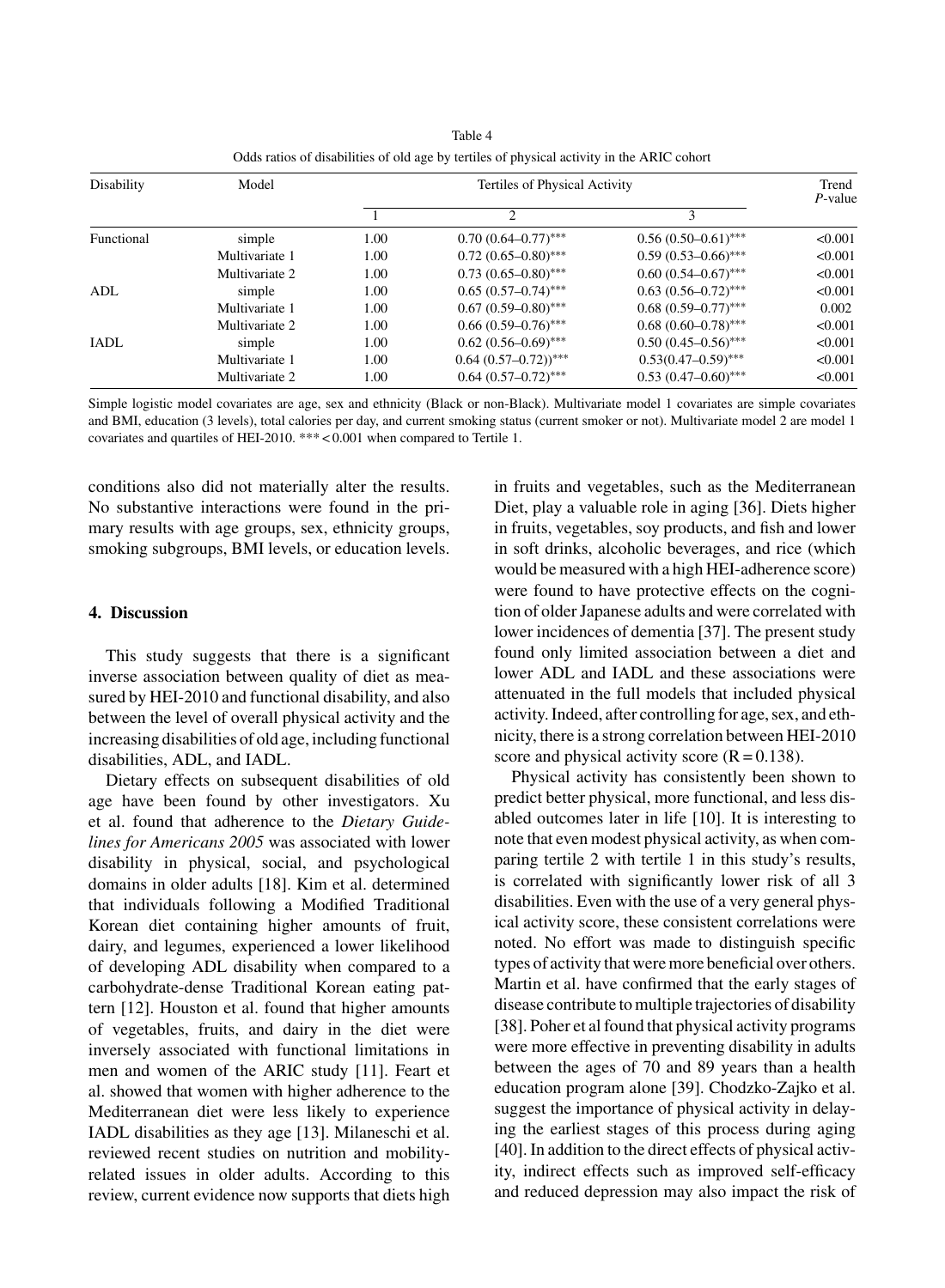disabilities of old age. Depression has been found to negatively influence the level of physical activity and subsequently increase the risk of disability [41]. Finally, unknown or unmeasured confounding variables may lead to overestimation of the correlation between physical activity and abilities of old age.

*Dietary Guidelines for Americans 2010* is characterized by high intakes of fruits, vegetables, whole grains, low-fat dairy, lean meats, and seafood. A diet that is high in fruits and vegetables is likely to contain higher levels of phytochemical antioxidants. These phytochemical and vitamin antioxidants can counter oxidative stress in older adults, which may reduce levels of inflammation and neurological effects, which may affect ADLs, IADLs, and functional abilities. It is proposed that serum antioxidants are critical in reducing the inflammatory response caused by increased release of cytokine interleukin-6 in the blood, [42] which have been linked to poor health outcomes in older adults [43]. Gianni et al. found that there is an increase in oxidative damage to DNA and proteins, particularly in muscle, as people age which potentially contributes to sarcopenia [44]. Sarcopenia contributes to the development of physical disabilities of old age. Cesari et al. also determined a correlation between higher blood concentration of vitamin antioxidants and increased physical ability, particularly muscle strength [45]. In addition, low levels of serum carotenoids have been associated with decreased grip, hip, and knee strength, all of which are of particular importance for older adults [46]. Neuroinflammation in response to dietary factors may also play a role in neurodegenerative diseases and possibly a decline in ADLs and IADLs [47, 48].

The ARIC cohort can be compared with other groups from the US of about the same age for their diet and disabilities. The older adults (age >60) participating in the 1999–2002 National Health and Nutrition Examination Survey (NHANES) had an average HEI score of only 66.6 out of 100, with >80 defined as a recommended diet. Recommendations for fruits, vegetables, and dairy were met by less than one-third of this group [49]. Our ARIC cohort had an average score of 62 with for an age range at visit 1 of 45–64. This was a somewhat lower score in a younger group than from NHANES. Comparing ADL and IADL with other studies was a bit more difficult. There was a range of definitions of these disabilities. A recent MMWR [50] article matched 3 of the 5 indicators for ADL in this report and 2 of 3 indicators for IADL. They reported a disability prevalence of about 2-3% for ADL and 4–6% for IADL for a similar age range. In contrast, Hung et al with a similar comparability to our indicators found disabilities of 19% for ADL and 18% for IADL in a comparably aged group [51]. Our results were 12% ADL and 17% IADL disabilities.

No interaction was noted between the two lifestyle factors we considered (diet and physical activity) when considering disabilities of aging. While not considering physical disability directly, it is interesting to note a recent study by Nijholt et al. found no synergistic interaction in the beneficial roles of diet and exercise associated with cognitive function of old age [52].

There were limitations to this study. These results cannot conclude causation because ARIC was an epidemiological observational study. Since the ARIC study was performed using a bi-racial cohort, results cannot be associated with races other than White or Black. As described above, the preferred exclusion of subjects with functional, ADL, and IADL disabilities at visit 1 was not possible because these data were not collected at that time. Variables that were available concerning physical limitations were utilized for this purpose. The substitution of vegetable oil for mono and poly unsaturated fats would tend to increase this fatty acid component score slightly due to the presence of other fatty acids in the vegetable oil sum. This would tend to make this population appear to have a slightly healthier diet than they were in actuality. Physical activity could not be assessed directly, but was instead assessed as a score that reflected selfdeclared activity levels at work, leisure, and sport. Understandably, those who were unable to participate in physical activities due to disability would score low in the original assessment and also would be low in the disabilities of age assessment nine years later. Subjects who declared a disability or condition that might reduce ability were eliminated from this study in an effort to minimize this effect. These exclusions were very similar to those by Houston et al. in their study on diet and disabilities in the ARIC cohort [11]. During sensitivity analysis, these exclusions were selectively increased to observe their potential effects on the results. Only modest effects were noted. Physical activity was found to attenuate dietary effects, though there was not a significant interaction between the two.

# **5. Conclusions**

A better diet characterized by adherence the *Dietary Guidelines for Americans 2010* was found to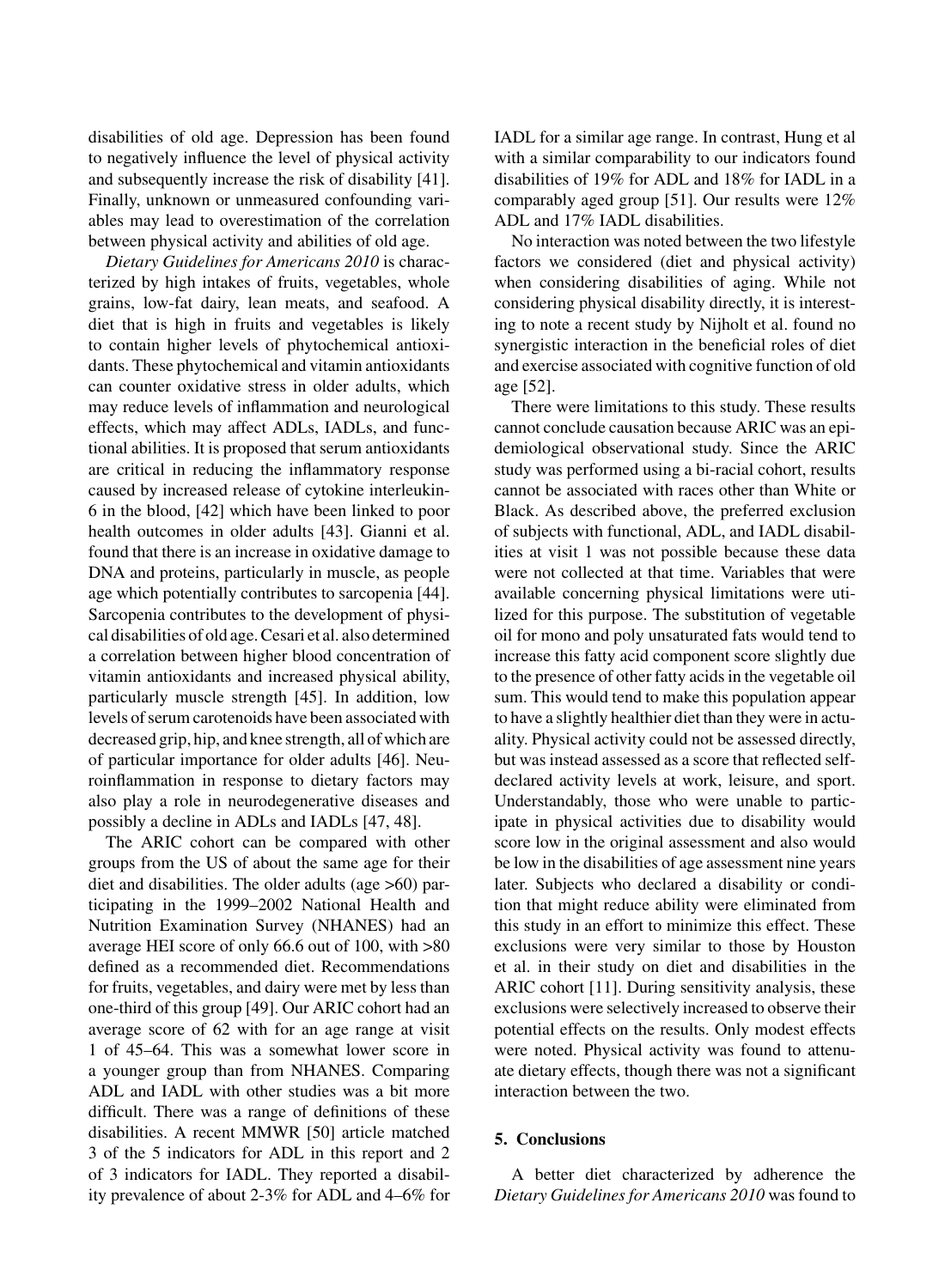be significantly associated sustained functional abilities. Higher levels of physical activity were also associated with improved subsequent abilities of aging including functional abilities, ADL, and IADL.

# *5.1. Take away points*

- Disabilities increase with aging, including functional disabilities, Activities of Daily Living disabilities, and Independent Activities of Daily Living disabilities.
- Overall, closer adherence to the *Dietary Guidelines for Americans 2010* throughout middle age may reduce functional disabilities in older years.
- Staying physically active whether on the job, in sports, or at leisure may also significantly reduce the onset of these disabilities.

#### **Acknowledgments**

We acknowledge the editorial help of Alexandria Harrell for final edits and rewrites of this manuscript. There was no external support for this publication. The authors have no conflicts of interest to report.

#### **References**

- [1] Bernstein M, Munoz N. Position of the Academy of Nutrition and Dietetics: Food and nutrition for older adults: Promoting health and wellness. J Acad Nutr Diet. 2012;112(8):1255.
- [2] Lawton MP, Brody EM. Assessment of older people: Selfmaintaining and instrumental activities of daily living. Gerontologist. 1969;9(3):179.
- [3] Nosraty L, Jylha M, Raittila T, Lumme-Sandt K. Perceptions by the oldest old of successful aging, Vitality 90+ Study. J Aging Stud. 2015;32:50.
- [4] Legrand D, Vaes B, Mathei C, Adriaensen W, Van Pottelbergh G, Degryse JM. Muscle strength and physical performance as predictors of mortality, hospitalization, and disability in the oldest old. J Am Geriatr Soc. 2014;62(6):1030.
- [5] Wu CY, Hu HY, Li CP, Fang YT, Huang N, Chou YJ. The association between functional disability and acute care utilization among the elderly in Taiwan. Arch Gerontol Geriatr. 2013;57(2):177.
- [6] Hardy SE, Kang Y, Studenski SA, Degenholtz HB. Ability to walk 1/4 mile predicts subsequent disability, mortality, and health care costs. J Gen Intern Med. 2011;26(2):130.
- [7] Martin LG, Schoeni RF. Trends in disability and related chronic conditions among the forty-and-over population: 1997-2010. Disabil Health J. 2014;7(1 Suppl):S4.
- [8] Seeman TE, Merkin SS, Crimmins EM, Karlamangla AS. Disability trends among older Americans: National Health and Nutrition Examination Surveys, 1988-1994 and 1999- 2004. Am J Public Health. 2010;100(1):100.
- [9] Vermeulen J, Neyens JC, van Rossum E, Spreeuwenberg MD, de Witte LP. Predicting ADL disability in communitydwelling elderly people using physical frailty indicators: A systematic review. BMC Geriatr. 2011;11:33.
- [10] Tak E, Kuiper R, Chorus A, Hopman-Rock M. Prevention of onset and progression of basic ADL disability by physical activity in community dwelling older adults: A meta-analysis. Ageing Res Rev. 2013;12(1):329.
- [11] Houston DK, Stevens J, Cai J, Haines PS. Dairy, fruit, and vegetable intakes and functional limitations and disability in a biracial cohort: The Atherosclerosis Risk in Communities Study. Am J Clin Nutr. 2005;81(2):515.
- [12] Kim J, Lee Y, Lee SY, Kim YO, Chung YS, Park SB. Dietary patterns and functional disability in older Korean adults. Maturitas. 2013;76(2):160.
- [13] Feart C, Peres K, Samieri C, Letenneur L, Dartigues JF, Barberger-Gateau P. Adherence to a Mediterranean diet and onset of disability in older persons. Eur J Epidemiol. 2011;26(9):747.
- [14] Direktor S, Ozer E. Evaluating dietary quality in diabetes by the Healthy Eating Index. Asia Pac J Clin Nutr. 2013;22(4):620.
- [15] Nicklas TA, O'Neil CE, Fulgoni VL, 3rd. Diet quality is inversely related to cardiovascular risk factors in adults. J Nutr. 2012;142(12):2112.
- [16] Root MM, Houser SM, Anderson JJ, Dawson HR. Healthy Eating Index-2005 and selected macronutrients are correlated with improved lung function in humans. Nutr Res. 2014;34(4):277.
- [17] Exebio JC, Zarini GG, Exebio C, Huffman FG. Healthy Eating Index scores associated with symptoms of depression in Cuban-Americans with and without type 2 diabetes: A cross sectional study. Nutr J. 2011;10:135.
- [18] Xu B, Houston D, Locher JL, Zizza C. The association between Healthy Eating Index-2005 scores and disability among older Americans. Age Ageing. 2012;41(3):365.
- [19] ARIC Investigators. The Atherosclerosis Risk in Communities (ARIC) Study: Design and objectives. Am J Epidemiol. 1989;129(4):687.
- [20] Katz S, Ford AB, Moskowitz RW, Jackson BA, Jaffe MW. Studies of illness in the aged. The index of ADL: A standardized measure of biological and psychosocial function. JAMA. 1963;185:914.
- [21] Rosow I, Breslau N. A Guttman health scale for the aged. J Gerontol. 1966;21(4):556.
- [22] Nagi SZ. An epidemiology of disability among adults in the United States. Milbank Mem Fund Q Health Soc. 1976;54(4):439.
- [23] Willett WC, Sampson L, Stampfer MJ, Rosner B, Bain C, Witschi J, Hennekens CH, Speizer FE. Reproducibility and validity of a semiquantitative food frequency questionnaire. Am J Epidemiol. 1985;122(1):51.
- [24] Human Nutrition Information Service. Composition of foods Washington, DC: US Department of Agriculture; 1989 [Available from: [http://naldc.nal.usda.](http://naldc.nal.usda.gov/download/CAT91958298/PDF) [gov/download/CAT91958298/PDF.](http://naldc.nal.usda.gov/download/CAT91958298/PDF)
- [25] Matthews RH, Pehrsson PR, Farhat-Sabet M. Sugar content of selected foods: Individual and total sugar. Washington, D.C.: U.S. Dept. of Agriculture, Human Nutrition Information Service; 1987.
- [26] Guenther PM, Casavale KO, Reedy J, Kirkpatrick SI, Hiza HA, Kuczynski KJ, Kahle LL, Krebs-Smith SM. Update